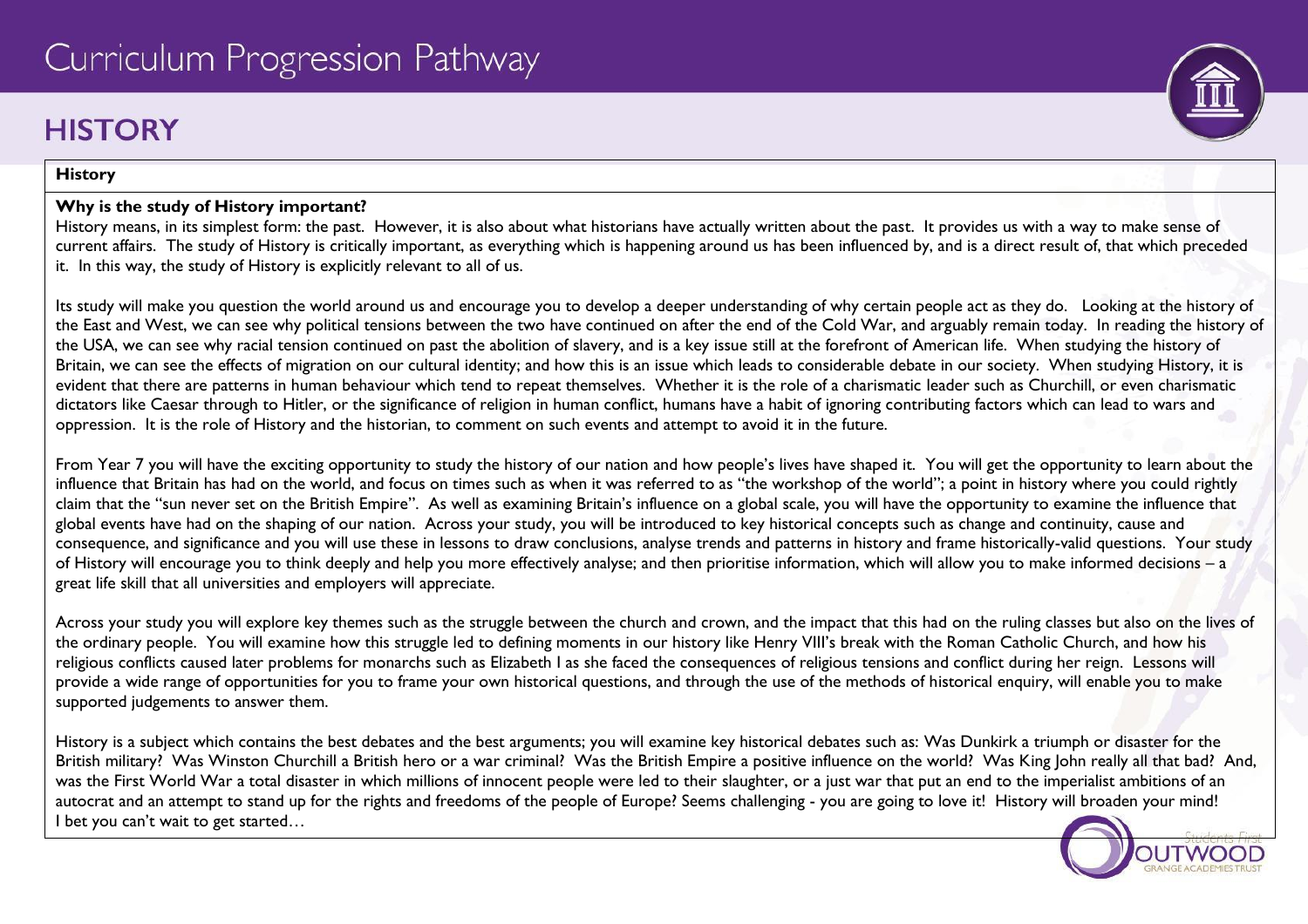#### **What skills will the study of History teach you?**

You are a citizen in this world and you need to know about the various consequences of the decisions taken by the people of the past, to provide you with a broad cultural awareness. It will teach you to…

- **Analyse issues and events**
- **Express your ideas both orally and in written form**
- **Put forward ideas and arguments in a concise manner**
- **Gather, investigate and assess materials**
- **Base conclusions on research and generate further ideas**
- **Organise material in a logical and coherent way**
- **Be independent**
- **Pose questions and seek answers – A love of enquiry!**

#### **What will you know and understand from your study of History?**

- You will understand people and societies. The study of History allows us to investigate how people and societies behave. Information from the past must serve to explain why we, as people, behave as we do in society. Students need to develop some sense of how societies function, simply to run their own lives.
- You will understand modern events and current issues. The past causes the present and so the future. Anytime we try to find out why something happened we have to look for factors that took shape earlier.
- Studying History will test your own moral sense. People throughout history have been in situations and difficult circumstances whereby they have had to make hard choices. For example, was Neville Chamberlain right in appeasing Hitler in the 1930s or did he in fact make the Second World War an inevitability? Was Churchill right to sink the French naval fleet after they surrendered in World War Two, despite being Allies only days before?

#### **How does your study of History support your study in other subjects?**

Study of any subject in our curriculum takes full advantage of links with other subject areas- we term these as interdisciplinary links and we make the most of them because we know that deep learning requires the transference of knowledge and skills from one topic of learning to another. Once you can transfer your learning across topics and subject areas then you are really mastering what you know and how to apply your understanding and skills.

History touches on so many other subjects such as Geography and English Literature, any subject that analyses information, asks you to look at patterns and trends, requires you to construct a coherent and well-structured argument. You will learn methods of thinking and research that are widely applicable to other subject areas helping your thinking in all subjects.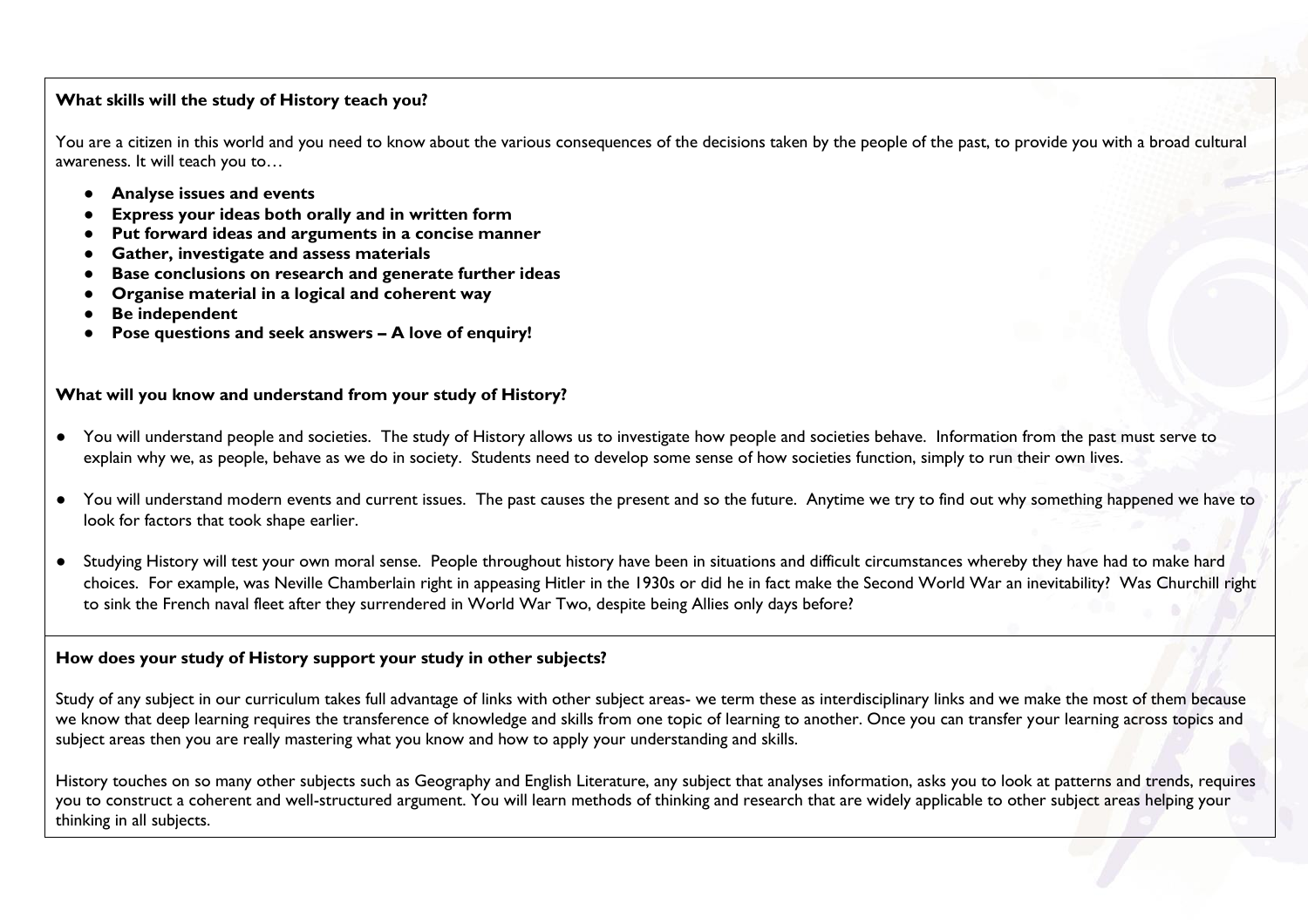Across the teaching of subjects, teachers will make reference to your learning in other areas such as History and this will help you to develop your understanding. There are even opportunities to apply this learning in Y7 and 8 when interdisciplinary study days are organised to deepen your understanding across the curriculum such as when our History and English departments work together to explore whether war poetry/literature has actually distorted our view of World War One.

#### **How can you deepen your understanding of History?**

The History department at Outwood Academy Bydales offers lots of great opportunities for you to really engage with this fabulous subject. Our Year 7 and 8 enrichments offer a range of different after school sessions to engage students in History, 'Horrible Histories at Bydales' allows students to explore famous historical figures outside of the curriculum.

As part of the KS3 curriculum, we ensure that students are given the opportunity to study the history of their local area, in order for them to examine how national and international events have impacted their local society. In year 7 through our Medieval unit, students are given the opportunity to undertake a research task on Pickering Castle and through our study of the Industrial Revolution, students in Year 8 investigate the development of Middlesbrough and compare it to Saltburn. Giving students this opportunity allows them to undertake an enquiry that will equip them for the subsequent GCSE level study of the 'historic environment'; but it will also inspire the students with the knowledge that history does not just happen somewhere else – somewhere more important; it also happened in the places where they and their families live and work.

In Year 10 and 11 we encourage students to attend enrichment opportunities to support their studies at GCSE. For our KS4 students we have several online platforms to further enhance what is offered within school. Students can use Quiz.Outwood.Com in order to test their recall of the key units they are studying at GCSE. This also provides a gap analysis for students, so they are able to see their areas of weakness, so they focus their revision further. Our History revision website also provides students with a wide range of resources to help them prepare for their GCSE exam. The website also includes revision tips and guides students to the appropriate revision material should parents wish to buy them. We have links to Prior Pursglove college and are able to provide GCSE students with appropriate resources and reading materials to give them a taste of what they would study at A- Level.

Across the Trust, historical visits are offered to students. In recent years we have offered trips to: Battlefields of WWI and Ypres. In the future we hope to offer trips to Pickering Castle and York Minster for Year 7. These trips are designed to enrich classroom experiences and to inspire a deeper interest in the subject of History. Why not join and take a look at what the History Department offers in your school and get involved! Become a historian!

#### **How are you assessed in History?**

Throughout the 5 year History course you are assessed using the following assessment objectives which ensure that you can cumulatively build your subject understanding in preparation for future GCSE and A Level study. There are half termly assessment points each year that we term Praising Stars©. For younger years we base our assessment on our subject mapping of the age related expectations across the curriculum, assessing students' performance at their current stage of study against expectation. At GCSE we make informed predictions informed by our holistic assessment of their progress against the key assessment objectives and their aspirational GCSE targets. These are also the basis for any appropriate support and intervention.

#### **Key Assessment Objectives**

**AO1**: Demonstrate knowledge and understanding of the key features and characteristics of the periods studied. **AO2**: Explain and analyse historical events and periods studied using secondorder1 historical concepts.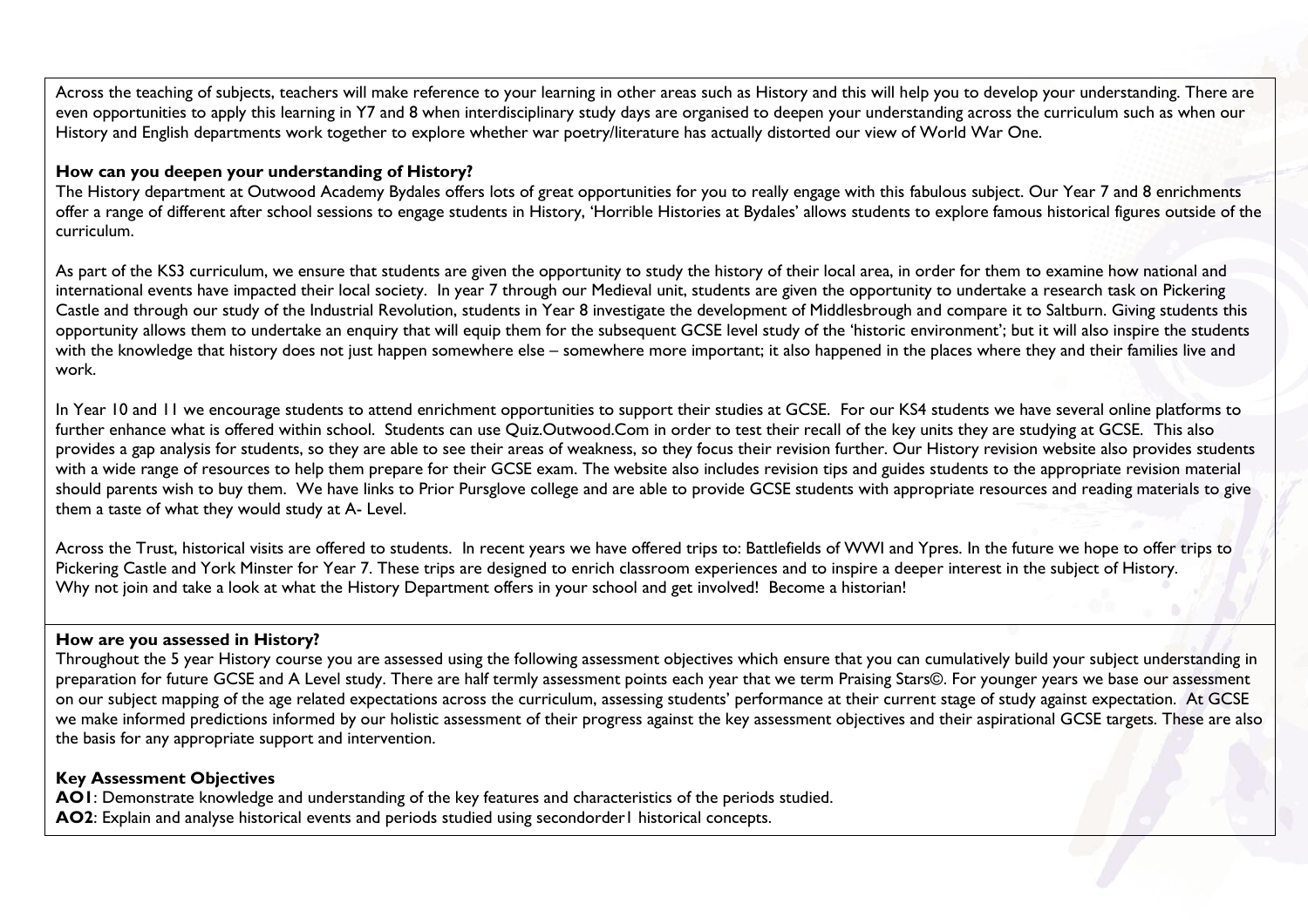**AO3**: Analyse, evaluate and use sources (contemporary to the period) to make substantiated judgements, in the context of historical events studied. **AO4**: Analyse, evaluate and make substantiated judgements about interpretations (including how and why interpretations may differ) in the context of historical events studied.

#### **How can History support your future?**

Of course we offer the study of GCSE History and we encourage your continued study in this fantastic subject. Yet we know that choice and personal interest are important aspects of worthy study. Whether you have continued your study of History into GCSE or not you will have gained access to this enriching subject and its study will have taught you to think differently and deeply.

History is offered at most prestigious universities either as a single honours or a joint honours subject studied alongside other disciplines e.g. History of Art, History and French, Archaeology, History and Philosophy, History and Politics, History and English. The very fact that you have been able to study History e.g. historical thinking will help your future application be they for colleges, universities, apprenticeships or employment.

Careers that the study of History supports include:

- Legal profession
- **Journalism**
- **Archivist**
- **Writer**
- **Media**
- Public sector administration
- **Politics**
- **Business and commerce**
- Museum curator
- **Teaching**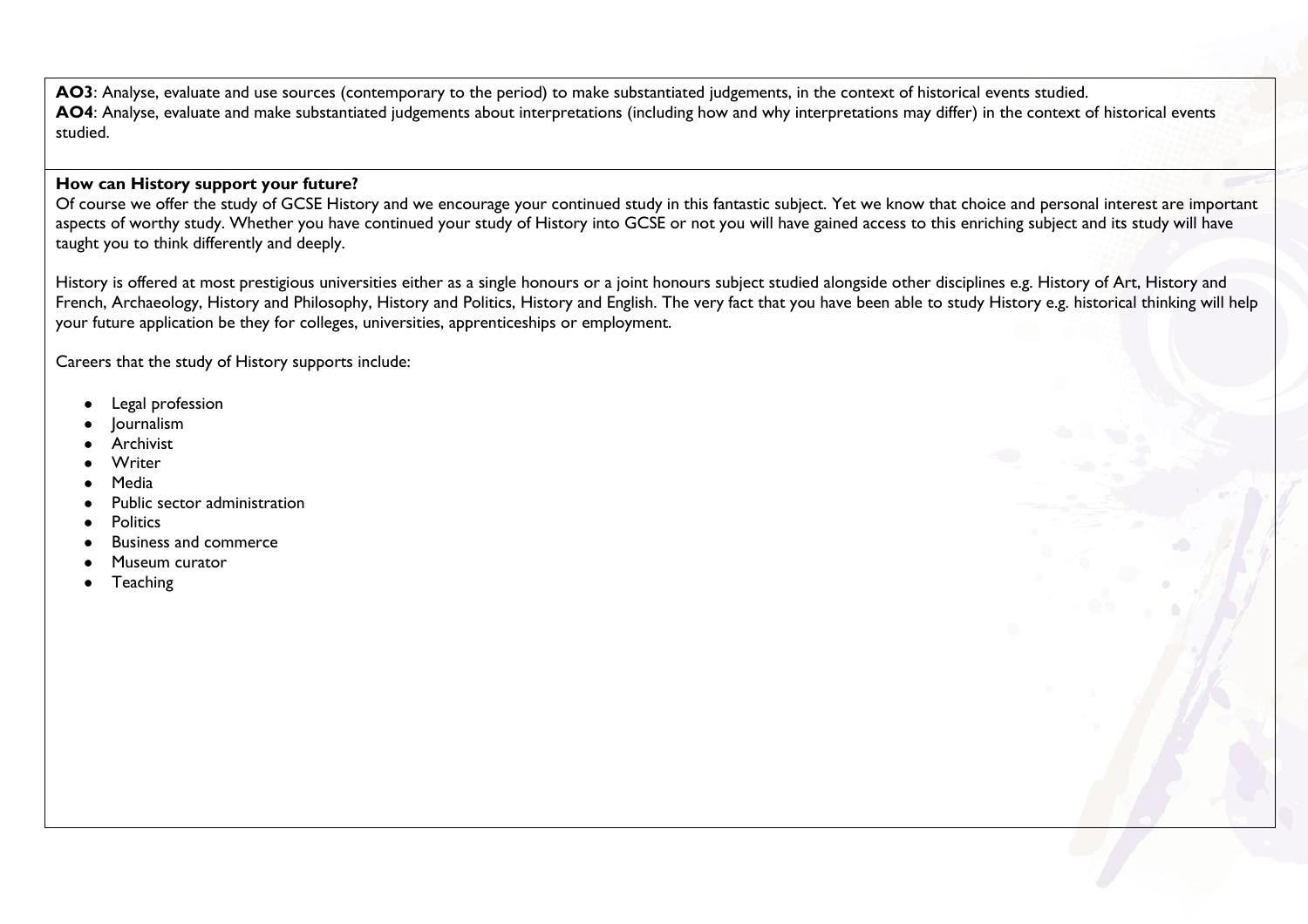### **HISTORY CURRICULUM PROGRESSION PATHWAY AT OUTWOOD ACADEMY BYDALES**

|                      | <b>Half Term I</b>                                                             | <b>Half Term 2</b>                                                  | <b>Half Term 3</b>                              | <b>Half Term 4</b>                                                                      | <b>Half Term 5</b>                                                                       | <b>Half Term 6</b>                                                 |
|----------------------|--------------------------------------------------------------------------------|---------------------------------------------------------------------|-------------------------------------------------|-----------------------------------------------------------------------------------------|------------------------------------------------------------------------------------------|--------------------------------------------------------------------|
| Year 7               | What was Britain like<br>before 1066?<br>How did Britain<br>change after 1066? | Who had power in the<br>Middle Ages?                                | How did religion<br>change under the<br>Tudors? | Was Elizabethan<br>England a 'golden age'?<br>Why was the Mughal<br>Empire significant? | Why did England<br>turn upside down?                                                     | Was the British Empire<br>something to be proud of?                |
| Year <sub>8</sub>    | How did the Industrial<br>Revolution change<br><b>Britain?</b>                 | How did crime and<br>punishment change<br>through time?             | Was British society<br>fair?                    | How did the<br>experience of WWI<br>differ?                                             | What were the<br>causes, events and<br>consequences of the<br><b>Russian Revolution?</b> | How have attitudes<br>towards disability<br>developed across time? |
| Year 9               | Did all Americans<br>benefit from the<br>boom in the 1920s?                    | What were the causes<br>and significant events of<br>World War Two? | Why should we<br>remember the<br>Holocaust?     | Was the Cold War a<br>war?                                                              | What was the<br>greatest victory of the<br>Civil Rights<br>movement?                     | How was Modern Britain<br>made?                                    |
| Year 10<br>(Edexcel) | Unit 2: Elizabeth                                                              |                                                                     | Unit I: Medicine in Britain                     |                                                                                         |                                                                                          | Unit 3: Germany                                                    |
| Year II<br>(Edexcel) | Unit 2: American West<br>Unit 3: Germany                                       |                                                                     |                                                 |                                                                                         | Revision                                                                                 |                                                                    |